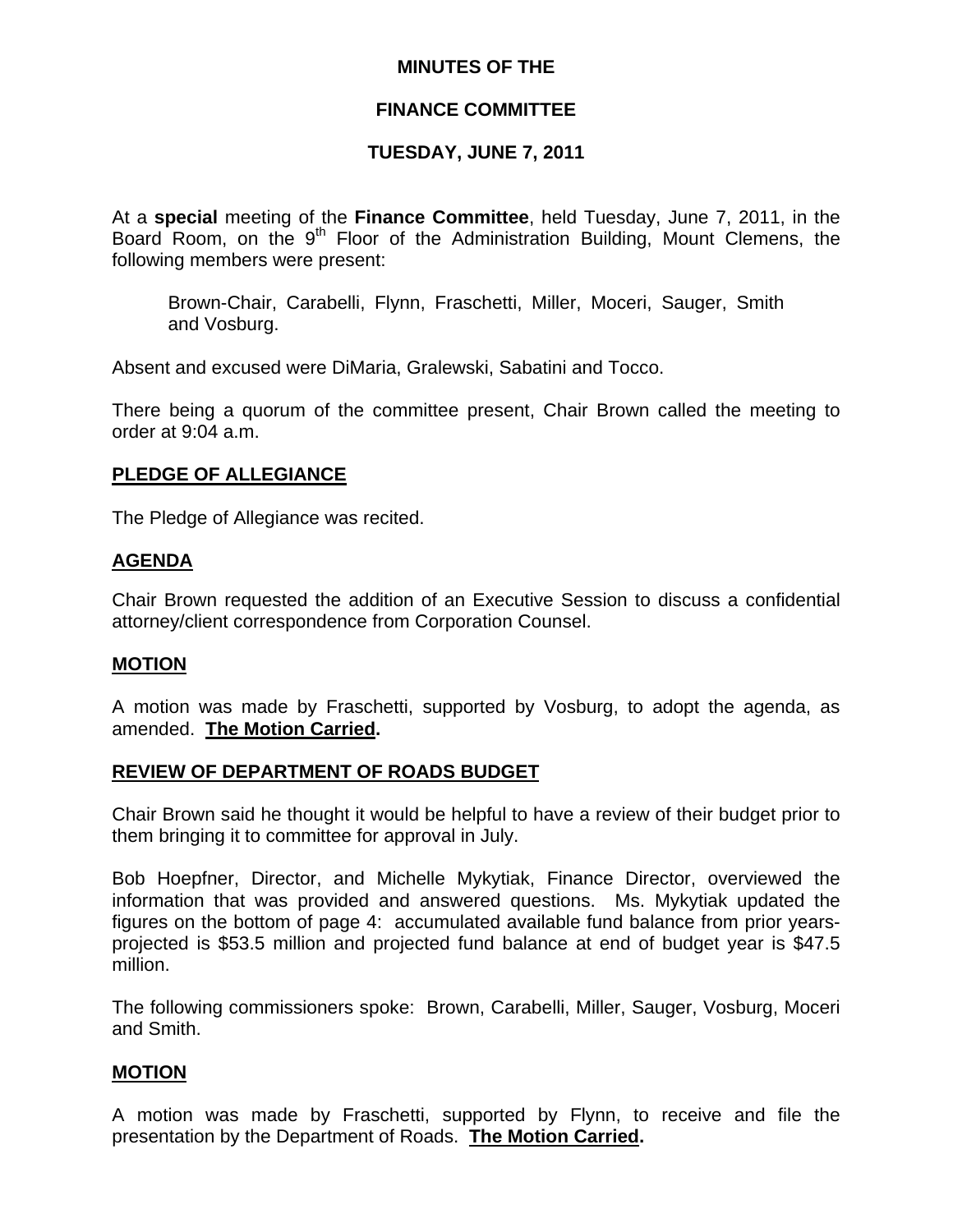# **REQUEST FROM MACOMB COUNTY PROVIDER ALLIANCE FOR PERMANENT EXEMPTION FROM REQUIREMENTS OF LIVING WAGE POLICY FOR THEIR MEMBERS**

## **COMMITTEE RECOMMENDATION – MOTION**

A MOTION WAS MADE BY CARABELLI, SUPPORTED BY VOSBURG, TO RECOMMEND THAT THE BOARD OF COMMISSIONERS CONCUR IN THE REQUEST OF THE MACOMB COUNTY PROVIDER ALLIANCE (MCPA) AND APPROVE A PERMANENT EXEMPTION FROM THE REQUIREMENTS OF THE LIVING WAGE POLICY FOR ALL ORGANIZATIONS THAT ARE MEMBERS OF THE MCPA AND WHICH CONTRACT WITH MACOMB COUNTY COMMUNITY MENTAL HEALTH; FURTHER, A COPY OF THIS BOARD OF COMMISSIONERS' ACTION IS DIRECTED TO BE DELIVERED FORTHWITH TO THE OFFICE OF THE COUNTY EXECUTIVE.

Tim Joy, Board Secretary for Macomb County Provider Alliance, gave a brief overview.

The following commissioners spoke: Flynn, Smith and Carabelli.

### **MOTION**

A motion was made by Miller, supported by Smith, to postpone this item.

The following commissioners spoke: Miller, Vosburg, Flynn, Brown, Carabelli and Sauger.

A roll call vote was taken as follows:

Voting Yes were Flynn, Moceri and Miller. There were 3 "Yes" votes.

Voting No were Carabelli, Fraschetti, Sauger, Smith, Vosburg and Brown. There were 6 "No" votes.

### **The Motion was Defeated.**

Commissioner Carabelli offered a friendly amendment: approve a two-year exemption for the period September 30, 2011 through October 1, 2013. That was accepted by the maker and supporter.

The following commissioners spoke: Miller and Flynn.

Chair Brown called for a vote on the motion, as amended, and **THE MOTION CARRIED.**